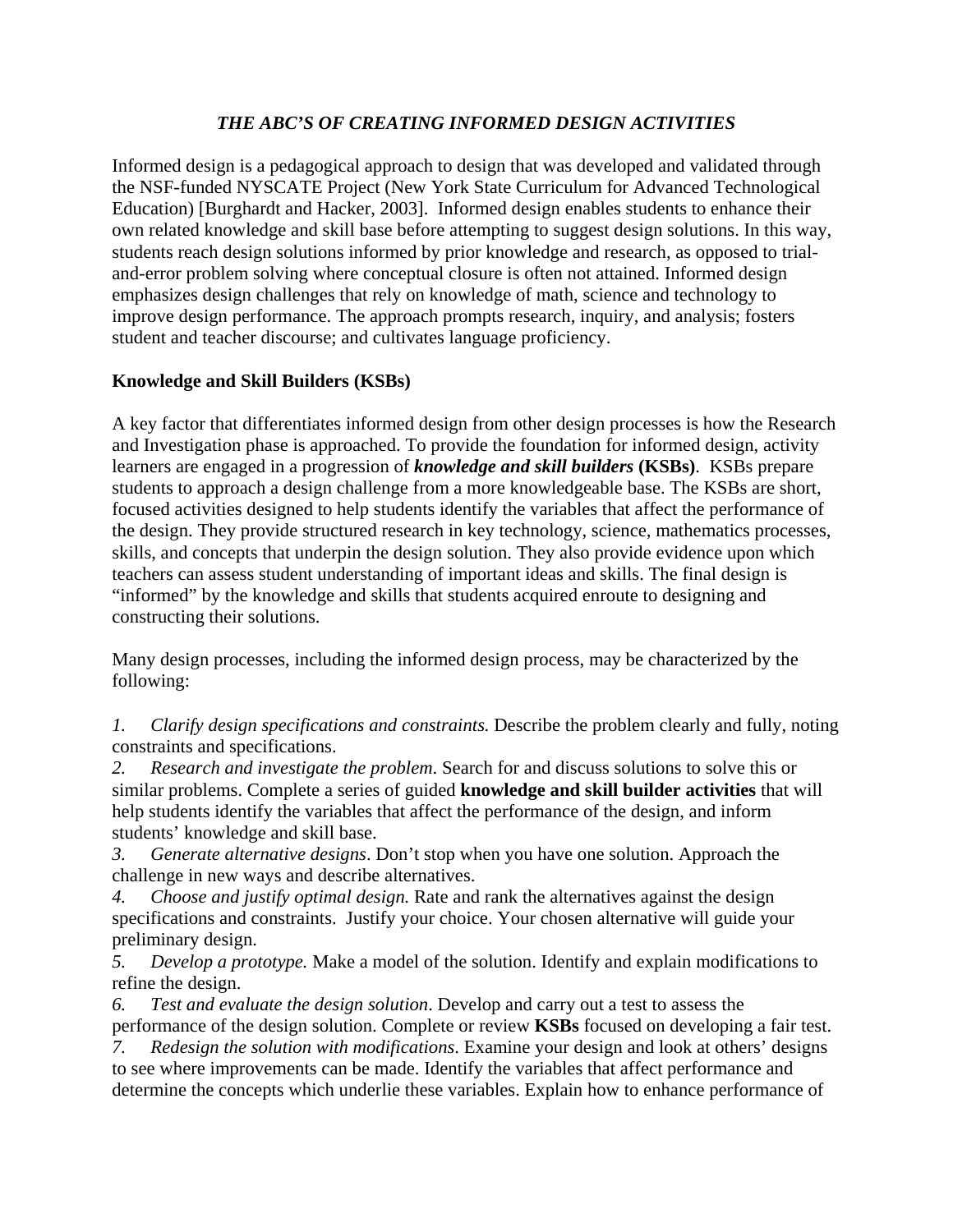the design using these concepts and variables.

*8. Communicate your achievements.* Complete a design portfolio or design report that documents the previously mentioned steps. Make a group presentation to the class justifying your design solution.

## GETTING STARTED

We will use the developed of *Drying by Design* (2005) as a sample to reference in the following discussion.

The informed design process is very congruent with Wiggin and McTigue's *Understanding by Design* (2005); in fact that's where we recommend starting. What is it you wish the students to learn? What key ideas, big ideas, are you seeking they understand? Use national and state standards to help you define these.

How did this occur in Drying by Design? We were looking for a middle school, high end, technology education activity that would have significant math, science and technology knowledge requirements. We wanted the activity to illuminate several key ideas; one, the design process including trade-offs, the design elements, testing and evaluation; two, mathematics concepts of area, perimeter, linear and non-linear algebraic equations; three, science concepts of humidity and evaporation. **There are learning outcomes in all three areas to be responsible for.** The Drying by Design activity will be referenced in steps below.

As we conceptualized the project, we thought about how we might assess student understanding and how we might scaffold their knowledge in the MST content areas. We had already selected dehydration as technological area because it appealed to many teachers.

*Note: It is very important to perform the activity before teaching it, there can be erroneous assumptions made in conceptualizing the activity that come to light when undertaking it.*

**Step 1:** Create a context for the activity. This does not have to expansive, but should have some credibility with students. *The DbD problem was constructed with the aid of middle school teachers. It is not very long, but sufficient for students to appreciate why they could be completing the design challenge. Once students become invested in the challenge, the context becomes much less important. They focus on the design challenge*.

**Step 2**: Create the design challenge, specifications and constraints. You will want to control the materials, time and techniques employed. The specifications should relate to the challenge and require that students not be able to employ trial and error, "gadgeteering", methodologies for the solution. *In the Drying by Design example, the dehydrator with the maximum efficiency is the optimum design. Embedded in the efficiency will be factors which are inverse, a shorter time is better, but a longer time will yield more weight loss. Hence, trade-offs (a major conceptual factor in design) are an important factor in student thinking*.

**Step 3**: Introduce the technology. In this activity these are embodied in KSBs T1 and T2. The first KSB introduces students to the informed design cycle. In subsequent activities, once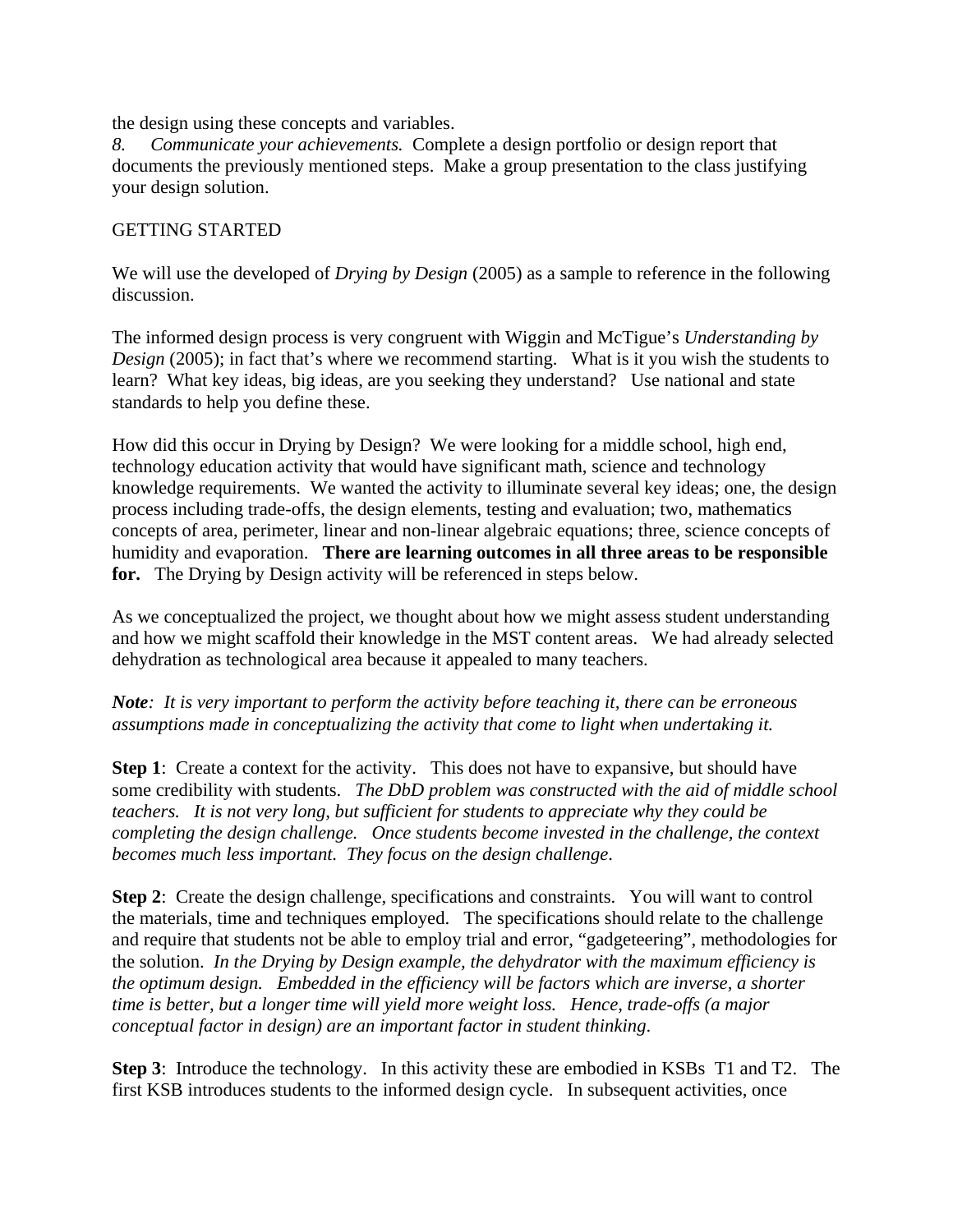students understood the design cycle, this is not necessary. *The second KSB, T2, relates to the technology of the design challenge. All engineers and designers rely on prior knowledge of existing designs. Students should research and understand what exists before creating new technological solutions. Sometimes these link very closely with the science KSBs. The end of the KSB should cause students to make a connection to the design challenge, so they can relate the material to solutions they might create.*

**Step 4**: Introduce the science (or math). In this activity these are embodied in KSB S1. This KSB introduces students to concepts of evaporation and humidity. These concepts are important in science. *It is important that you have resources (or create resources) for students to use. Oftentimes this might involve some experimentation, such as leaving a dish of water out overnight and observing what happens to the water. The end of the KSB should cause students to make a connection to the design challenge, so they can relate the material to solutions they might create.* 

**Step 5**: Introduce the mathematics. In this activity we had a desire to reinforce, and perhaps develop, student understanding of mathematical concepts. These are illustrated by KSBs M1 and M2. In M1 KSB the activity requires students apply math. *The drying of fruit is a nonlinear process. The fruit slices will dry quickly at first as the surface water evaporates, and then more slowly as the water must get from inside the apple slice to the surface. In this activity students have to plot and graph data and extrapolate to new conditions. It also introduces the concept of normalized or dimensionless weight which will allow comparison of different initial weights on different designs. The M2 KSB has students think about area, how to calculate it (they need to know area because it is a constraint) for different shapes. Notice that the KSB is very hands-on, it is not procedural. Research has indicated that procedural practice does not lead to transfer of knowledge to new situation (a higher order thinking skill). M2 also asks students to think about slicing an apple and what total area the slices will occupy. In technological design it is often easier to make connections to grade level mathematics than it is to grade level science in middle school. Middle school science is often quite qualitative and deals with living systems, while technology most often relates to physical systems*.

**Step 6**: Introduce any skill activities needed for the design activity. In the Drying by Design example, none are needed, but you may need students to be able to solder electric circuits, use certain tools. The skill activities should be contextualized to the design challenge.

## *AT THIS POINT STUDENTS HAVE THE PRIOR KNOWLEDGE AND SKILLS TO ATTEMPT THEIR DESIGNS INFORMED BY KNOWLEDGE AND SKILLS (KSBS).*

**Step 7**: Students will conceive of alternative designs. *Ask for at least two and the sketches should have sufficient detail to indicate important features. Students should label sketches to indicate these features. The focus is not on detailed drawings*.

**Step 8**: Students justify optimal design. *They argue the case for their design in terms of the KSB knowledge they have just learned. This is an important pedagogical step. If possible, have students present their conceptual designs and why they think it will work to each other.*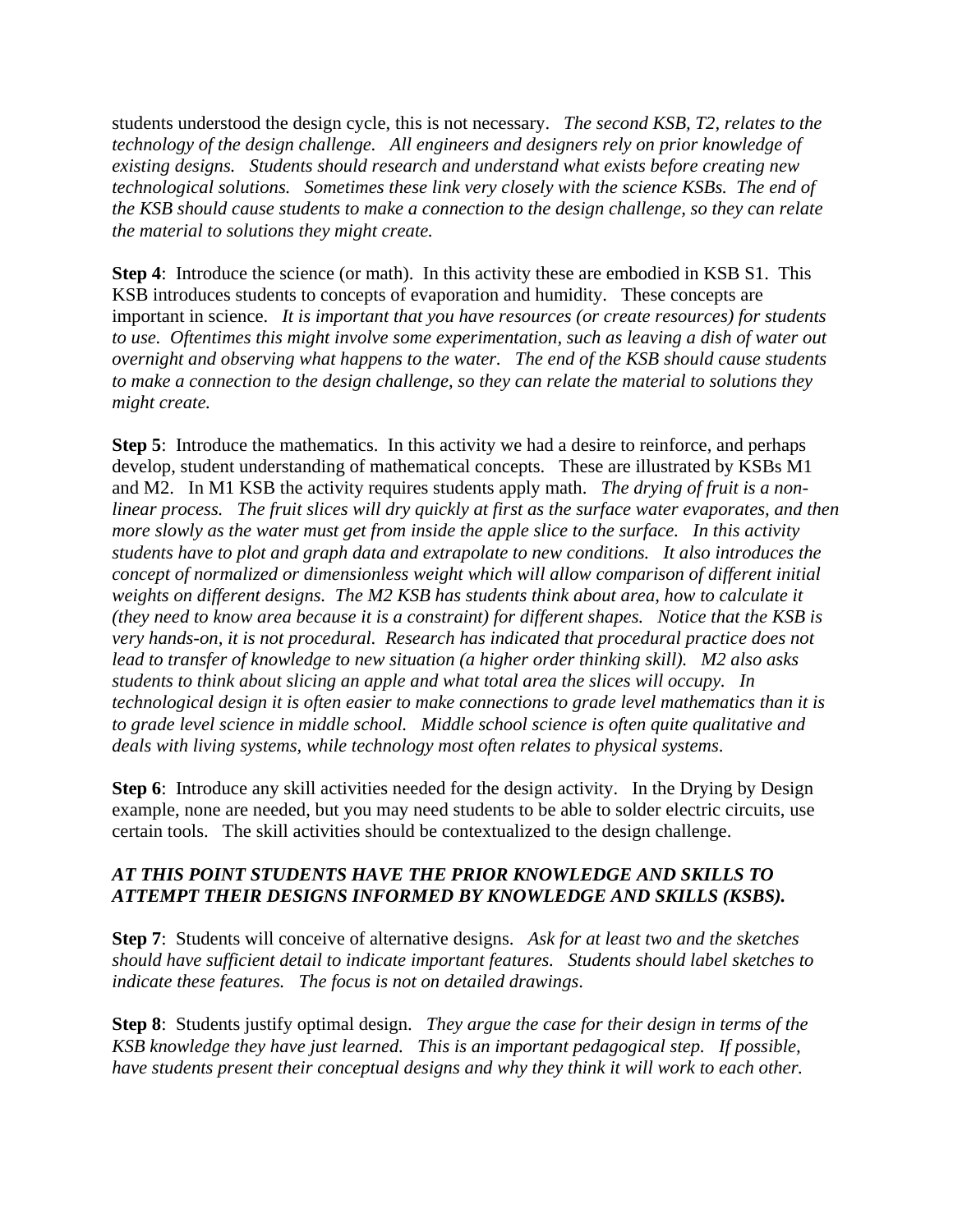*Students will learn from one another, it is fine to revise designs based on learning from other teams*.

**Step 9**: Students construct the prototype. *There will be changes in the design as they proceed, they will discover factors they had not considered. This is exactly what happens in industry. However, they should explain why they made the changes*.

**Step 10**: Test and evaluate the prototype. *Students may require a KSB as to what is a fair test, or how the design might be tested. It is recommended that the testing KSB be done at this point, as it now assumes importance, rather than in the beginning with the other KSBs. Students will learn that the design in all likelihood does not work as well as they planned. They should consider how to make modifications to improve performance or functionality. The students should present the data in charts or graphs that explain their design's functioning. In the case of Drying by Design, they also need to calculate the efficiency*.

**Step 11**: Sketch or photo of final design prototype. *If it is a photo, it should be labeled and perhaps dimensions indicated. The sketch can meet course standards. However, the sketch is not the most important feature of the Drying by Design activity. This project's learning outcomes relate to math, science and design.*

**Step 12:** Recommendations for redesign and communication to the class. This is another important pedagogical feature. *The recommendations should be required to connect to math, science and technology understanding. If the students know that they are presenting to their peers (and perhaps an external constituency) they will most often have focus*.

*ASSESSING STUDENT LEARNING*. There are a variety of ways to assess student learning, examining the KSBs they complete (you cannot assume team completion reflects all members knowledge), completion of an individual design portfolio, questioning during class, pre/post assessment. Regarding the pre/post assessment, you will often (hopefully) include information/knowledge the students do not know. The assessment will probably be short answer and/or multiple choice. It should require a knowledge level consistent with the goals of the unit. The Drying by Design pre/post assessment is challenging. An important strategy is to give students credit for honestly answering, or attempting, the questions. They will get an A, it will count for x% of their grade if the assessment is truly attempted. Students will often have anxiety about taking a "test" and not doing well. The aforementioned strategy often minimizes this anxiety. The same assessment is given at the end of the unit so you can gauge improvement on this assessment instrument. Often teachers will want to give an end-of-the-unit exam; it is possible to expand the pre assessment with additional questions. However, when doing the pre/post assessment, just analyze the responses to "pre" questions.

Reference:

Burghardt, M.D. & Hacker, M. (2003). The New York State Curriculum for Advanced Technological Education. Retrieved from www.hofstra.edu/nyscate 25 October 2005.